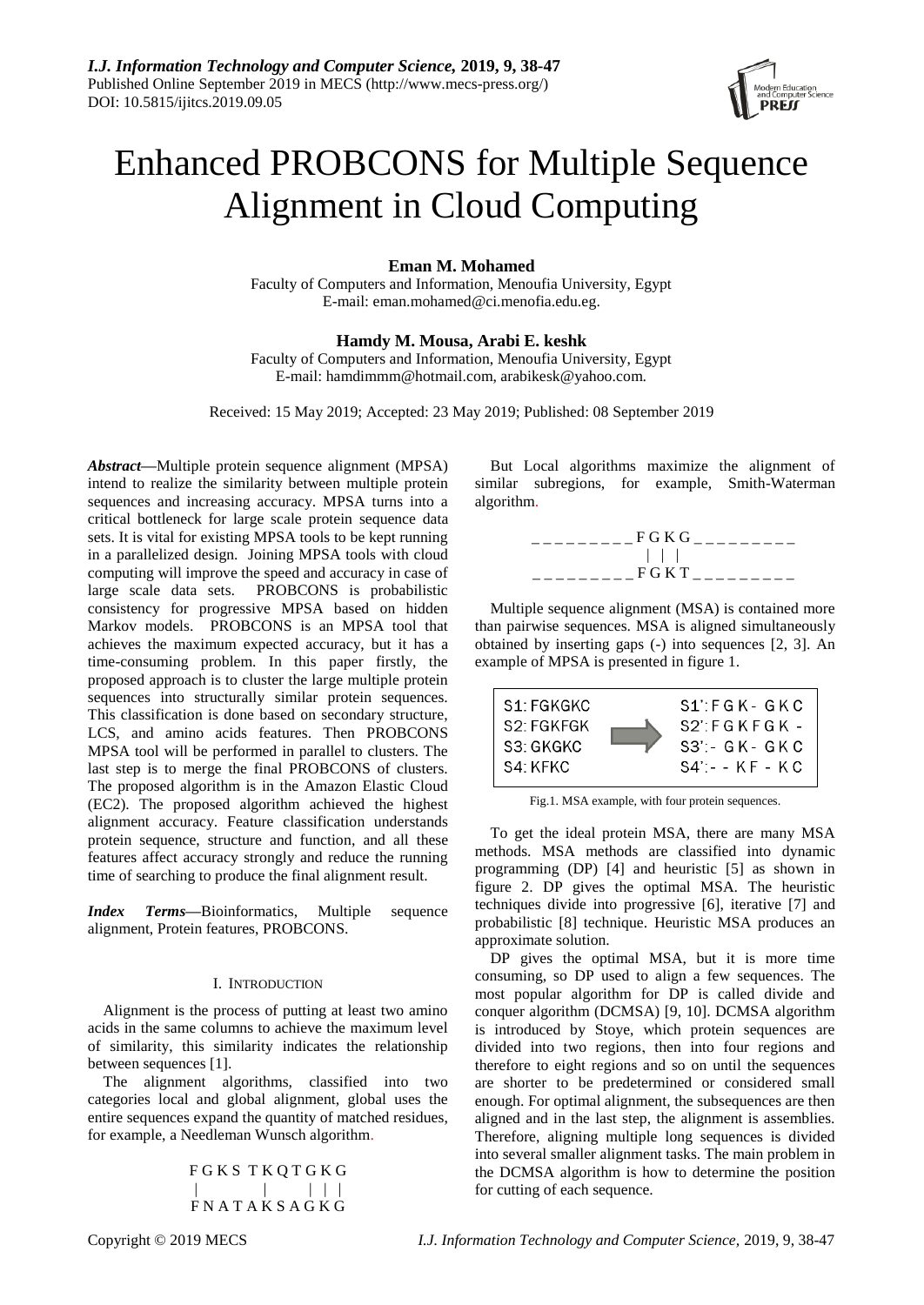

Fig.2. MSA Methods Classification.

The heuristic techniques divide into a progressive, iterative and probabilistic technique. Progressive MSA implemented at three main steps. The first step is calculating the pairwise score and convert them to the distance matrix. The pairwise calculation is done using DP algorithms. The second step is constructing a guide tree from a distance matrix using clustering techniques. Finally, in the last step, align the sequences in their order of the tree. The big advantage of progressive MSA is used to align a large number of biological sequences. However, it produces a near-optimal alignment, which the final alignment depends on the order of aligned pairwise. The most popular programs for progressive MSA is the Clustal family [11, 12] (ClustalX, ClustalW, and Clustal-Omega) and KAlign family (Kalign1, Kalign2, and Kalign-LCS) [13, 14].

Iterative MSA makes an initial alignment of multiple sequences based on some progressive MSA algorithms and then iteratively improve the alignment result to achieve the ideal MSA. For example MAFFT [15] and MUSCLE [16]. MUSCLE tries to make initial MSA as fast as possible and then generate a log-expectation score to perform profile to profile alignment. Unfortunately, previous methods, highly depend on the initial MSA or initial alignment stages.

Finally, for probabilistic procedures, PROBCONS [8] is an MPSA tool that performs progressive consistencybased alignment while representing all imperfect alignment with posterior probability-based scoring. Different highlights of the tool incorporate the utilization of using twofold of affine insertion penalties, guide tree computation through semi probabilistic clustering, iterative refinement, and u

nsupervised Expectation-Maximization (EM) preparing of hole parameters. PROBCONS gives a sensational improvement for MPSA accuracy over existing tools. It accomplishes the most astounding scores on the BALIBASE [17] benchmark of any presently realized MPSA tools.

In this paper, clustering the large scale protein sequences based on ten biology protein features. These features classify similar protein sequences to reduce the execution time of PROBCONS tool. Some of the features related to protein secondary structure (PSS) prediction [18, 19]. In order to complete the set of biological features, the classification of an amino acid (AA) is represented [20, 21]. Finally, to achieve accurate alignment, we classify large protein sequences based on the longest common subsequence (LCS) [22]. After that, Apply PROBCONS multiple sequence alignment tools in parallel for each cluster on Amazon EC2 cloud computing platform [23].

The organization of this paper is as follows. Section II reviews the related work of parallelism for large-scale MSA. Section III explains the proposed MPSA. Section IV describes the methods for alignment accuracy measurements and used datasets. The simulation and experimental results are discussed in section V.

## II. RELATED WORK

There are several MSA tools with different attributes, but no single MSA tool can always achieve the highest accuracy with the lowest execution time for all test cases. Parallelization approach is focused to decrease memory and execution time. More different parallelization strategies are implemented to reduce time. Most of the existing MSA parallelization approaches is implemented on multi-core computers [24] or mesh-based multiprocessors [25, 26] or multithreading [27] or MPI (multiprogramming interface) [28] or Hadoop [92] or spark [30] or GPU [31, 32] or clouds [23].

With the rapid growth of biological datasets, MSA techniques must be efficient for large-scale biological data sets. Large-scale MSAs has also the challenge of time and space consuming. Therefore, parallelization is a key approach for decreasing the time execution [33]. There are numerous strategies for alignment with more than two sequences. Some of them minimize time and do not matter by the accuracy of the resulting alignment. Likewise, many strategies maximize accuracy and do not concern with the running time. Decreasing memory and execution time necessities and increasing the MSA accuracy on large-scale datasets are the crucial intention of any technique [33].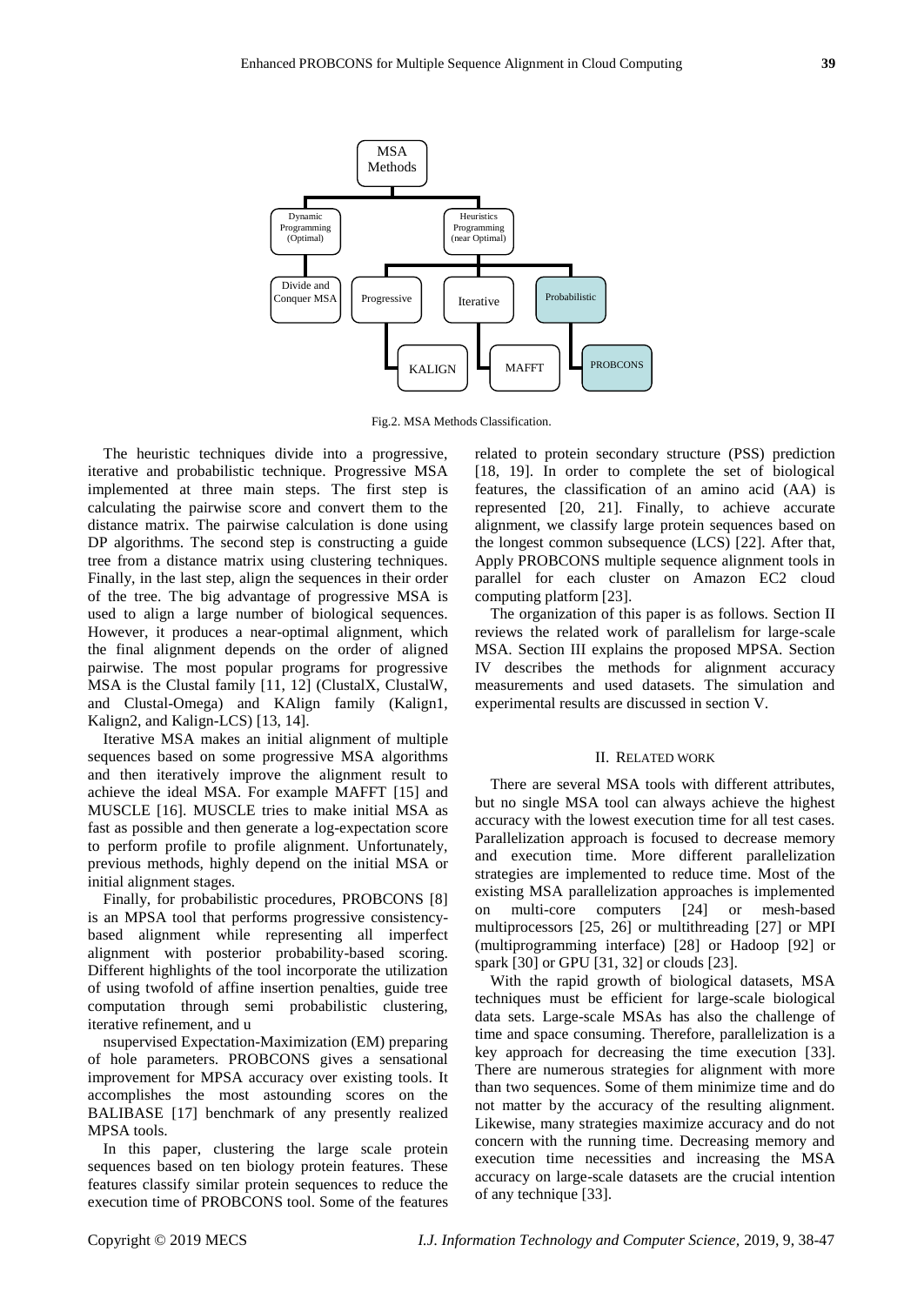In [34] assesses groups with MSA tools of BAliBASE datasets for accuracy, execution time, impacts of sequence length and sequence number. The Results demonstrated that the PROBCONS accuracy is the highest for all the examined MSA tools, yet it was a moderate, slow tool and PROBCONS has no more than 1000 sequences in the alignment.

Classification of protein sequences had an important role in Bioinformatics real-world application. The classification used to understand protein function and protein structure and to know the structure or function of a new protein sequence. In biological research, previous protein classification methods are introduced as different categories [35]. The important methods are feature-based classification and sequence distance based on classification or using HMM [36] or other statistical methods for classification.

Cloud computing is a model that enables flexible computing as a service utility. It provides a scalable infrastructure to compute with storage and other computing issues. There are many cloud providers, which a different service has been offered to users on the internet. Cloud computing has many advantages, which users do not worry about the computing future needs such as maintenance, resources, availability and reliability issues. Cloud users only pay for used resources types and time. As a result, the cloud platform is an important solution for big data analysis, especially in the Bioinformatics research field. Cloud model solves the storage and computational issues for large-scale data analysis [23].

So biology clients don't need to have a high capacity computer for biological data analysis. The cloud provides a high availability data and also provide on-demand powerful computers. The biologists only need internet with high speed to connect with cloud services. For example, Cloud-Coffee [37] is a parallel implementation of T-Coffee but in a different Approach.

PROBCONS (probabilistic-CONSistency-based multiple-alignments-of-amino-acid-sequences) is a tool for creating MPSA dependent on probabilistic consistency. PROBCONS has achieved the most raised accuracy's of all MPSA techniques as of recently. The probabilistic consistency technique has been utilized by PROBCONS for different protein sequences. In any case, PROBCONS cannot be legitimately utilized for multiple template stringing when proteins under thought are distantly-related, which PROBCONS does not utilize much protein structure data in creating a probabilistic MSA; PROBCONS discard gaps-penalty since it is extravagant to appraise the likelihood of a gap. Gappenalty ignoring is good for close protein homologs, but it may affect accuracy when protein sequences are indirectly related. So the fundamental issues in PROBCONS tool is that cannot utilize structure protein data. PROBCONS is not truly fine at distantly-related protein sequence alignment in light of the fact that PROBCONS disregards gap-penalty, so as to accomplish sensible computational productivity [8].

In this paper, PROBCONS is enhanced. It is an MPSA

tool that achieves the most expected accuracy, but it has a time-consuming problem. E-PROBCONS is the proposed enhancement of PROBCONS. E-PROBCONS solve the time problem and enlarging the accuracy of the MPSA, which the large multiple protein sequences are clustered into structurally similar protein sequences. Then PROBCONS MPSA tool is performed in parallel on the Amazon Elastic Cloud (EC2).

#### III. PROPOSED ALGORITHM

There are various feature protein sequences that may be applied such as Amino-acids classification, average chemical shift [38], k-mer classification [39], and secondary structure prediction. All these features are strongly affected by sequence, accuracy, and similarity.

The fundamental problem with large-scale sequence alignment is time-consuming. Most of current MSA tools are not producing the highest accuracy with less time execution and not suitable for every dataset. MSA with a growing number of sequences (more than 100) is a time consuming and become a big problem to solve. To solve the large-scale problem, the proposed has clustered the protein sequences based on some biological feature. After that, apply PROBCONS MPSA alignment tool in parallel. Finally, merge the alignment results for each cluster as shown in figure 3.



Fig.3. E-PROBCON approach strategy.

Therefore, in first divide protein sequences into groups based on some biological features. So at first let  $S = S<sub>1</sub>, S<sub>2</sub>$ ,  $S_3$ , *S<sub>N</sub>*, which *S* contains the *N* Protein sequences.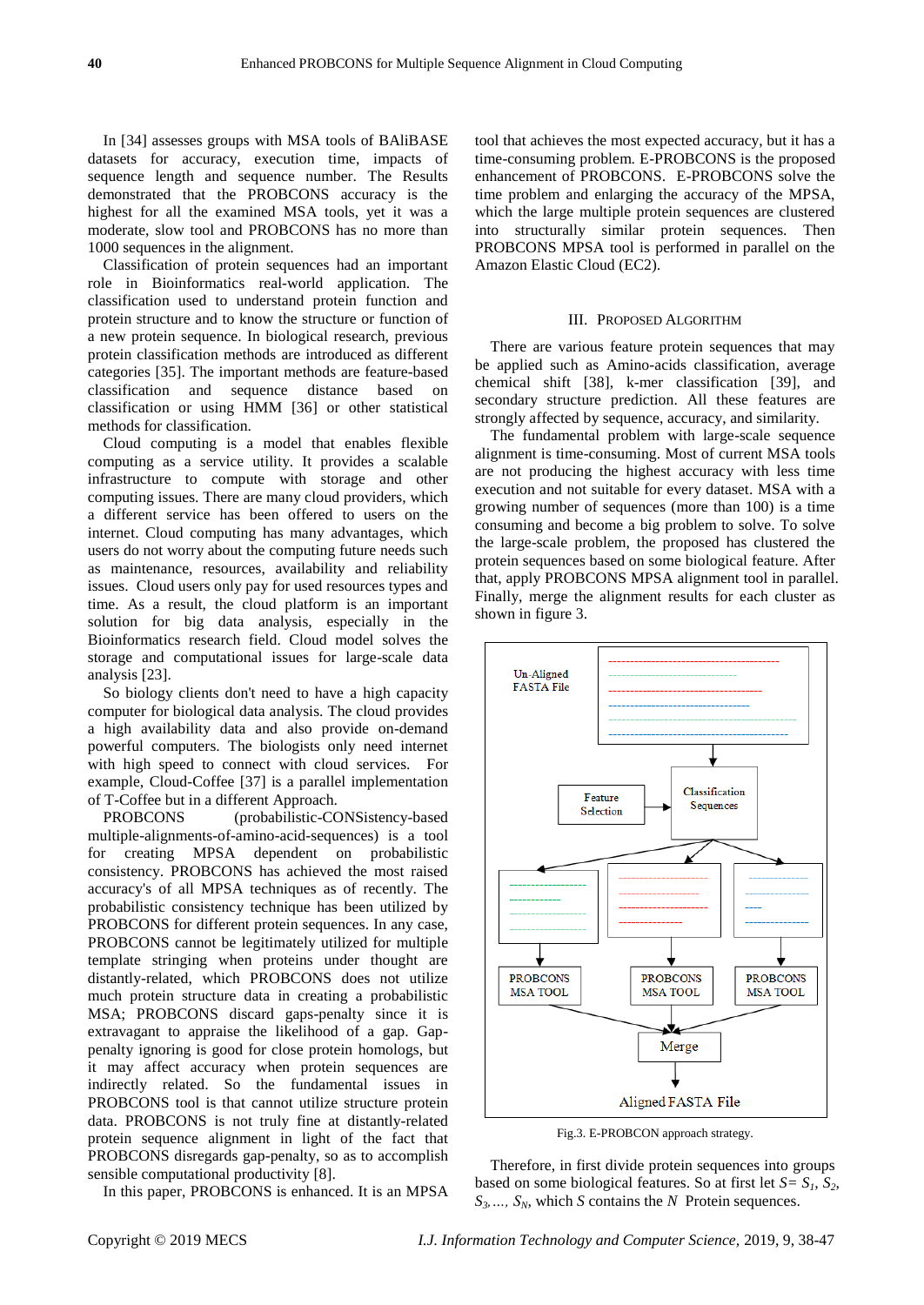- The sequence  $S_i$  is placed in the first group. Let M be the group number and  $S_i$  belongs as a center sequence in *M* group.
- Then, the second sequence  $S_j$  is compared based on some biological features to *S<sup>i</sup>* .
	- The second sequence would belong to the *M* group if the result is more than a threshold;
	- Otherwise, it would form a new group.
- For each group, apply a PROBCONS MSA tool.
- Merge between groups progressively to retrieve MSA.
- Store MSA as FASTA file.

Protein sequences may have similar functions and structures, so in this case, it has high similarity. So in feature selection phase classifying large protein sequences based on the LCS, related to PSS prediction (β- strand, α-helix, and coil structures), and related to amino acid (AA) representation (Aromatic AA, Basic KR AA, Nonpolar AA, Negative Polar Charged AA, Positive Polar Charged AA, and Polar UN Charged AA). The list of features represented in Table 1.

|  |  | Table 1. Summary of features names that used |  |  |
|--|--|----------------------------------------------|--|--|
|--|--|----------------------------------------------|--|--|

|                            | <b>Feature Name</b>                                                                                                                                                                                                                                                                                                                                                                                                                                                                                                                                                                                                   |  |  |
|----------------------------|-----------------------------------------------------------------------------------------------------------------------------------------------------------------------------------------------------------------------------------------------------------------------------------------------------------------------------------------------------------------------------------------------------------------------------------------------------------------------------------------------------------------------------------------------------------------------------------------------------------------------|--|--|
|                            | Number Of Sequences                                                                                                                                                                                                                                                                                                                                                                                                                                                                                                                                                                                                   |  |  |
|                            | Average Length<br><b>Reference Subset</b><br><b>FLCS</b><br>Data Type (DNA, Protein)<br><b>Longest Common Subsequence</b><br>a-Helix<br><b>B-Sheet</b><br><b>FSS</b><br>Coil<br><b>Polar Uncharged Amino Acids</b><br>Nonpolar Aliphatic Amino Acids<br><b>Basic Positively Charged Amino</b><br><b>Acids</b><br><b>Aromatic Amino Acids</b><br><b>FAA</b><br><b>Negatively Charged Amino Acids</b><br><b>BasicKR</b><br>Cytoplasmic<br>Related to<br>Non-Cytoplasmic<br>Transmembrane<br>$^{13}C^{\alpha}$<br>$^{13}C^{\beta}$<br>$^{13}$ C<br>$\mathrm{H}^{\alpha}$<br>$\mathbf{H}^{\mathbf{N}}$<br>15 <sub>N</sub> |  |  |
| Related to Sequence        |                                                                                                                                                                                                                                                                                                                                                                                                                                                                                                                                                                                                                       |  |  |
|                            |                                                                                                                                                                                                                                                                                                                                                                                                                                                                                                                                                                                                                       |  |  |
|                            |                                                                                                                                                                                                                                                                                                                                                                                                                                                                                                                                                                                                                       |  |  |
| Related to                 |                                                                                                                                                                                                                                                                                                                                                                                                                                                                                                                                                                                                                       |  |  |
| <b>Secondary Structure</b> |                                                                                                                                                                                                                                                                                                                                                                                                                                                                                                                                                                                                                       |  |  |
|                            |                                                                                                                                                                                                                                                                                                                                                                                                                                                                                                                                                                                                                       |  |  |
|                            |                                                                                                                                                                                                                                                                                                                                                                                                                                                                                                                                                                                                                       |  |  |
| Related to Amino<br>Acids  |                                                                                                                                                                                                                                                                                                                                                                                                                                                                                                                                                                                                                       |  |  |
|                            |                                                                                                                                                                                                                                                                                                                                                                                                                                                                                                                                                                                                                       |  |  |
|                            |                                                                                                                                                                                                                                                                                                                                                                                                                                                                                                                                                                                                                       |  |  |
|                            |                                                                                                                                                                                                                                                                                                                                                                                                                                                                                                                                                                                                                       |  |  |
|                            |                                                                                                                                                                                                                                                                                                                                                                                                                                                                                                                                                                                                                       |  |  |
|                            |                                                                                                                                                                                                                                                                                                                                                                                                                                                                                                                                                                                                                       |  |  |
|                            |                                                                                                                                                                                                                                                                                                                                                                                                                                                                                                                                                                                                                       |  |  |
| Transmembrane              |                                                                                                                                                                                                                                                                                                                                                                                                                                                                                                                                                                                                                       |  |  |
|                            |                                                                                                                                                                                                                                                                                                                                                                                                                                                                                                                                                                                                                       |  |  |
|                            |                                                                                                                                                                                                                                                                                                                                                                                                                                                                                                                                                                                                                       |  |  |
|                            |                                                                                                                                                                                                                                                                                                                                                                                                                                                                                                                                                                                                                       |  |  |
| Related to Average         |                                                                                                                                                                                                                                                                                                                                                                                                                                                                                                                                                                                                                       |  |  |
| <b>Chemical Shift</b>      |                                                                                                                                                                                                                                                                                                                                                                                                                                                                                                                                                                                                                       |  |  |
|                            |                                                                                                                                                                                                                                                                                                                                                                                                                                                                                                                                                                                                                       |  |  |
|                            |                                                                                                                                                                                                                                                                                                                                                                                                                                                                                                                                                                                                                       |  |  |

Classification related to the sequence

This feature clustering based on LCS length between two different protein sequences. We define the similarity using LCS for  $S_i$  and  $S_j$  as follows:

$$
LCS(i, j) = \begin{cases} 0 & \text{if } (i = j = 0) \\ LCS(i-1, j-1) + 1 & \text{if } a_i = b_j \\ \max(LCS(i, j-1, LCS(i-1, j)) & otherwise \end{cases}
$$
(1)

$$
S_{LCS} = \frac{LCS_{length}(S_i, S_j)}{Average_{length}(S_i, S_j)} * 100
$$
 (2)

## Amino-acids Classification

The amino acid is composed of the 20 amino-acid types. We classify the amino acids as Polar Uncharged Amino Acids (*PUAA*) [G, A, P, V, L, I, M] Percentage, Nonpolar Aliphatic Amino Acids (*NPUAA*) [S, T, C, N, Q] Percentage, Basic Positively Charged Amino Acids (*PCAA*) [K, R, H] Percentage, Aromatic Amino Acids (*AAA*) [F, W, Y] Percentage, Negatively Charged Amino Acids (*NCAA*) [D, E] Percentage and Basic KR residues (*BKR*) [K, R] Percentage as shown in figure 4 and figure 5.



Fig.4. Amino-Acids classification.

|                            | Amino Acid Classification                                                           |
|----------------------------|-------------------------------------------------------------------------------------|
|                            | GKGDPKKPRGKMSSYAFFVOTSREEHKKKHPDASVNFSEFSKKCSERWKTMSAKEKGKFEDMAKADKARYEREMKTYIPPKGE |
| Non-Polar Amino Acid : 18  |                                                                                     |
| Aromatic : 9               |                                                                                     |
| Polar uncharged : 19       |                                                                                     |
| Polar negative charged :13 |                                                                                     |
| Polar positive charged :24 |                                                                                     |
| BasicKR residues :22       |                                                                                     |

Fig.5. Amino-Acids classification, protein sequence example.

Amino-acids classification is clustered into six categories to reflect the information of sequence order and accuracy based on Amino-acids.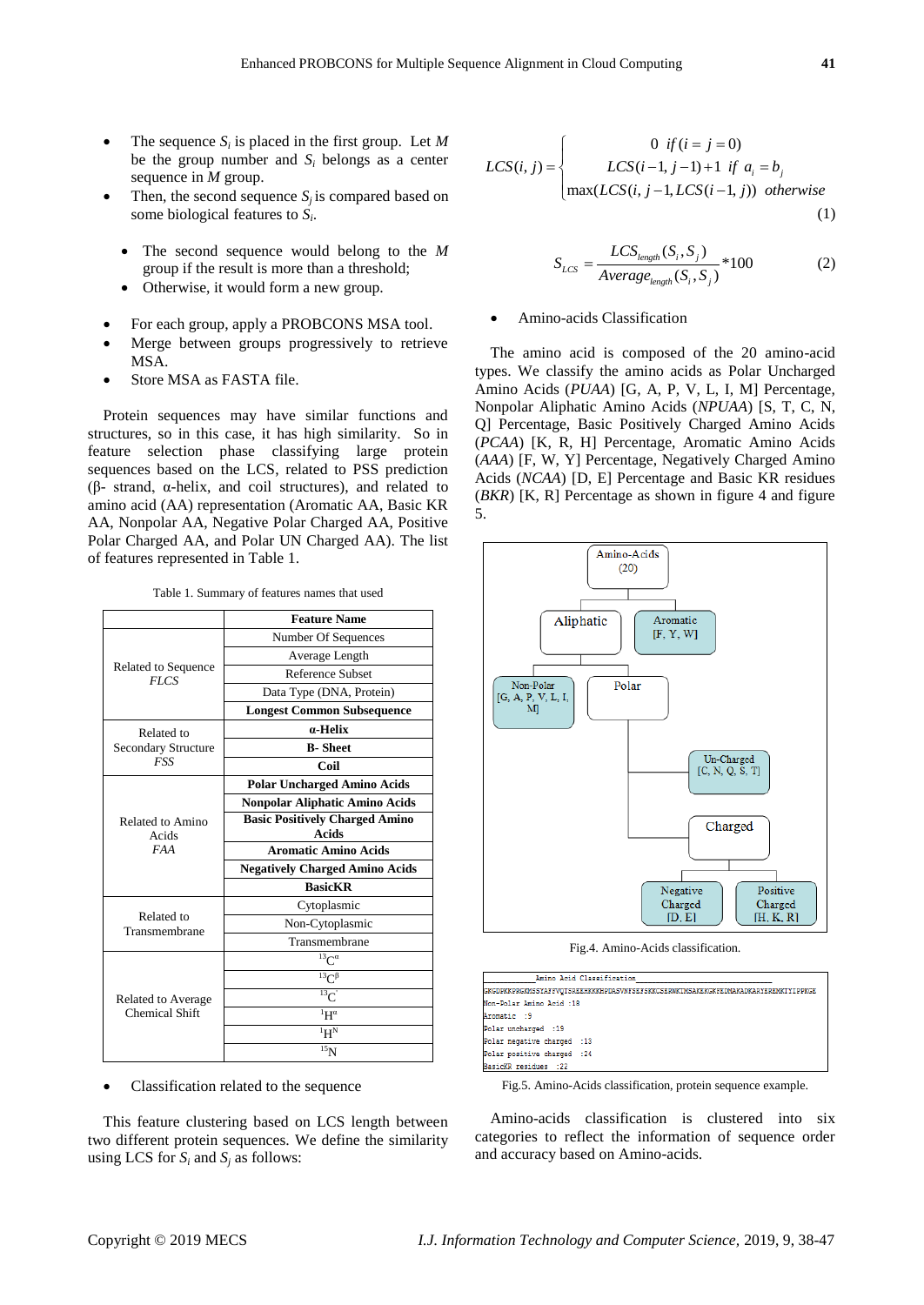$$
p1 = (PUAA)_i = \frac{\sum_{i=1}^{5} n_i}{L}
$$
 (3)

Where  $(PUAA)$ <sub>i</sub> is the total percentage of Polar uncharged amino acid type and  $n_i$  is the counting number of [S, T, C, N, Q] occurring in a protein with sequence length *L*.

$$
p2 = (NPUAA)_i = \frac{\sum_{i=1}^{7} n_i}{L} \tag{4}
$$

Where  $(NPUAA)$ <sub>i</sub> is a percentage of nonpolar aliphatic amino acid type and  $n_i$  is the counting number of [G, A, P, V, L, I, M] occurring in a protein with sequence length *L*.

$$
p3 = (PCAA)_i = \frac{\sum_{i=1}^{3} n_i}{L}
$$
 (5)

Where  $(PCAA)_i$  is the total percentage of positively charged amino acid type and  $n_i$  is the counting number of [K, R, H] occurring in a protein with sequence length *L*.

$$
p4 = (AAA)_i = \frac{\sum_{i=1}^{3} n_i}{L}
$$
 (6)

Where  $(AAA)$ <sub>i</sub> is the total percentage of Aromatic amino acid type and  $n_i$  is the counting of [F, W, Y] occurring in a protein with sequence length *L*.

$$
p5 = (NCAA)_i = \frac{\sum_{i=1}^{2} n_i}{L}
$$
 (7)

Where (*NCAA*)<sub>i</sub> is the percentage of negatively charged amino acid type and  $n_i$  is the number of [D, E] occurring in a protein with sequence length L.

$$
p6 = (PKR)_i = \frac{\sum_{i=1}^{2} n_i}{L}
$$
 (8)

Where  $(BKR)$ <sub>i</sub> is the percentage of basic KR residues amino acid type and  $n_i$  is the number of [K, R] type occurring in a protein with sequence length L.

Amino-acids features represented in a six-dimensional vector which:

$$
FAA = [p1, p2, p3, p4, p5, p6]
$$

Finally, we used the Euclidian distance between  $S_i$ ,  $S_j$ to identify the closest-matching based on Amino-acids classification.

$$
EDAA_{S_i S_j} = \sqrt{\frac{(p1_i - p1_j)^2 + (p2_i - p2_j)^2 + (p3_i - p4_j)^2 + (p4_i - p4_j)^2 + (p5_i - p5_j)^2 + (p6_i - p6_j)^2}
$$
(9)

## Classification related to the secondary structure:

Protein structure is very important to understand protein function. Protein structure has three main levels of protein structure: primary, secondary, and tertiary as explained in figure 6. The primary structure is the simplest level of protein structure which is the sequence of amino acids.

For example, in figure 7 to GOR IV [40] software result. Figure 8 represents an example of a Secondary structural classification of the protein sequence. For PSS prediction, one of the most widely used tools is the DSSP (Dictionary of Protein Secondary Structure) package [41]. The program gives the predicted secondary structure, h=helix, e=extended or beta-strand, and c=coil; protein structure data can be obtained from protein data bank (PDB).



Fig.6. Protein structure levels

PSS has three structural domains  $α$ -helix,  $β$ -strand, and coil. GOR software is one of the PSS prediction methods. GOR version IV is used to predict protein secondary structure [\(https://npsa-prabi.ibcp.fr\)](https://npsa-prabi.ibcp.fr/) [29].



Fig.7. GOR IV Secondary structure prediction result.

| Secondary Storage Classification                             |                     |  |
|--------------------------------------------------------------|---------------------|--|
|                                                              |                     |  |
|                                                              |                     |  |
| Extended strand (Ee) Count in percentage 19.27710843373494 % |                     |  |
|                                                              |                     |  |
| Random Coil Count in percentage                              | 34.93975903614458 % |  |
|                                                              |                     |  |
| Alfa helix Count in percentage                               | 45.78313253012048 % |  |

Fig.8. Secondary structure classification, protein sequence example.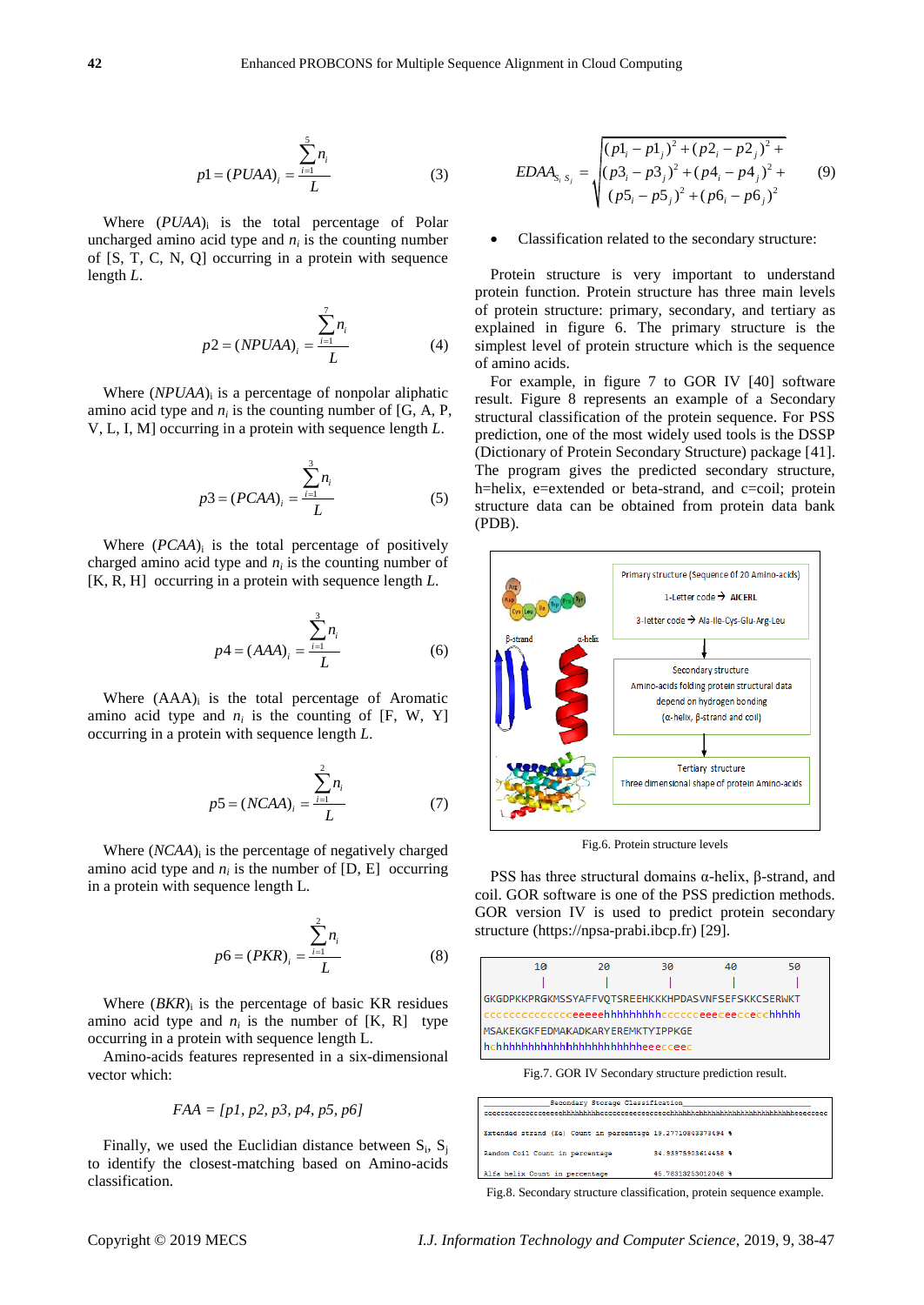The knowledge of protein structure will be increasing the accuracy and reduce the time for searching to produce the alignment result and provide the protein function information.

$$
p_{\alpha_i} = \frac{\sum n_{\alpha}}{L} \tag{10}
$$

$$
p_{\beta_i} = \frac{\sum n_{\beta}}{L} \tag{11}
$$

$$
p_{c_i} = \frac{\sum n_c}{L} \tag{12}
$$

Where  $n\alpha$  is the *h* counting number,  $n\beta$  is the number of e and *nc* total of c numbers in a protein sequence with sequence length *L*. Secondary structure features represented in a 3-dimensional vector which:

## *FSS = [pα, pβ, pc]*

We use the Euclidean distance for secondary structure between  $S_i$ ,  $S_j$  to identify the closest-matching based on secondary structure as follows:

$$
ED_{S_i S_j} = \sqrt{(\alpha_i - \alpha_j)^2 + (\beta_i - \beta_j)^2 + (C_i - C_j)^2}
$$
 (13)

Which  $\alpha_i$  is a percentage of  $\alpha$ -helix to  $S_i$ ,  $\beta_i$  is a percentage of β- Sheet to  $S_i$ ,  $C_i$  is a percentage of the coil in *S<sub>i</sub>*,  $\alpha_j$  is a percentage of α-helix to *S<sub>i</sub>*,  $\beta_j$  is a percentage of β- Sheet to  $S_j$  and  $C_j$  is a percentage of the coil in  $S_j$ .

## IV. ACCURACY EVALUATION AND USED DATASETS

There are many standard techniques for measuring accuracy for the MSA or compare between alignment results. In this paper, SPsore is used for measuring accuracy. SPsore (sum of pairs score) is calculated the sum of the score for each pair in every column of MSA result and compared with the sum of pairs score for MSA reference.

$$
SPscore(X_1, \dots, X_n) = \frac{\sum_{i,j}^{n} S(X_i, X_j)}{\sum_{i,j} S_r}
$$
 (14)

Where  $S_r$  is the dataset reference score and  $S(X_i, X_j)$ score between pairwise sequences  $X_i$  and  $X_j$ .

To measure the quality of MSA, there are many protein benchmarks. The used protein data sets in the evaluation are called BAliBASE. In BAliBASE [17], the input sequences and reference alignment available in FASTA format. The comparison is done by computing SPscore between the final alignment of input sequences and reference alignment.

In table 2, six cases are used from BAliBASE v.3. In this paper, to compute SPscore, we used MSA comparator software (MQAT version 2.0.1). Which it allows comparing between alignment reference file and more test alignments (>21MB size). MSA comparator is more efficient than the BAliBASE C program [42].

| <b>BALIBASE</b> | <b>Filename</b> | Seq# | Average length | Seq identity             |
|-----------------|-----------------|------|----------------|--------------------------|
| <b>RV11</b>     | <b>BB11001</b>  |      | 86             | $<20\%$ identity         |
| RV12            | BB12043         | 34   | 318            | 20-40% identity          |
| RV20            | <b>BB20040</b>  | 87   | 482            | Up to 3 orphans          |
| <b>RV30</b>     | <b>BB30003</b>  | 142  | 407            | $<$ 25% residue identity |
| RV40            | BB40049         | 62   | 862            | Up to 400 residues       |
| <b>RV50</b>     | <b>BB50006</b>  | 60   | 642            | Up to 100 residues       |

Table 2. Six cases for evaluation

## V. SIMULATION RESULTS AND DISCUSSION

All programs were run under the same environment in the cloud platform. The Amazon EC2 cloud platform is used, all programs run in extra-large 4 CPU – 15 GB – 64 bit and Amazon S3 for storage data with cloud Amazon EC2. For performance evaluation, SPscore accuracy, performance measurement is used in equation 14.

At first, we evaluate for each feature the accuracy performance. The proposed has six features for Aminoacids, namely *FPUAA*, *FNPUAA*, *FPCAA*, *FAAA*, *FNCAA*, and *FBKR*. It has three features for secondary structure, namely *Fα*, *Fβ*, and *Fc*. Secondly, combine the feature by using Euclidian distance formula for Aminoacids features, namely *FAA* and combine three secondary structure features namely *FSS*. The proposed has FLCS for the longest common subsequence. Finally, combine the three basic features *FLCS*, *FAA* and *FSS*. After that, apply PROBCONS MSA tool in parallel for each cluster. To return the final alignment, merge the alignment result for all clusters. As explained in figure 9.

The SPscore for measurement accuracy for all different feature sets classifications appears in Table 3. In Table 3, we ranked the set of features based on average SPscore for six test cases. The results presented that Amino-acid classification is affected by accuracy results than without classification. The LCS feature increasing the accuracy with PROBCONS tools for MSA. The results show that the combination of the set of listed feature is affected by the quality of final result alignment.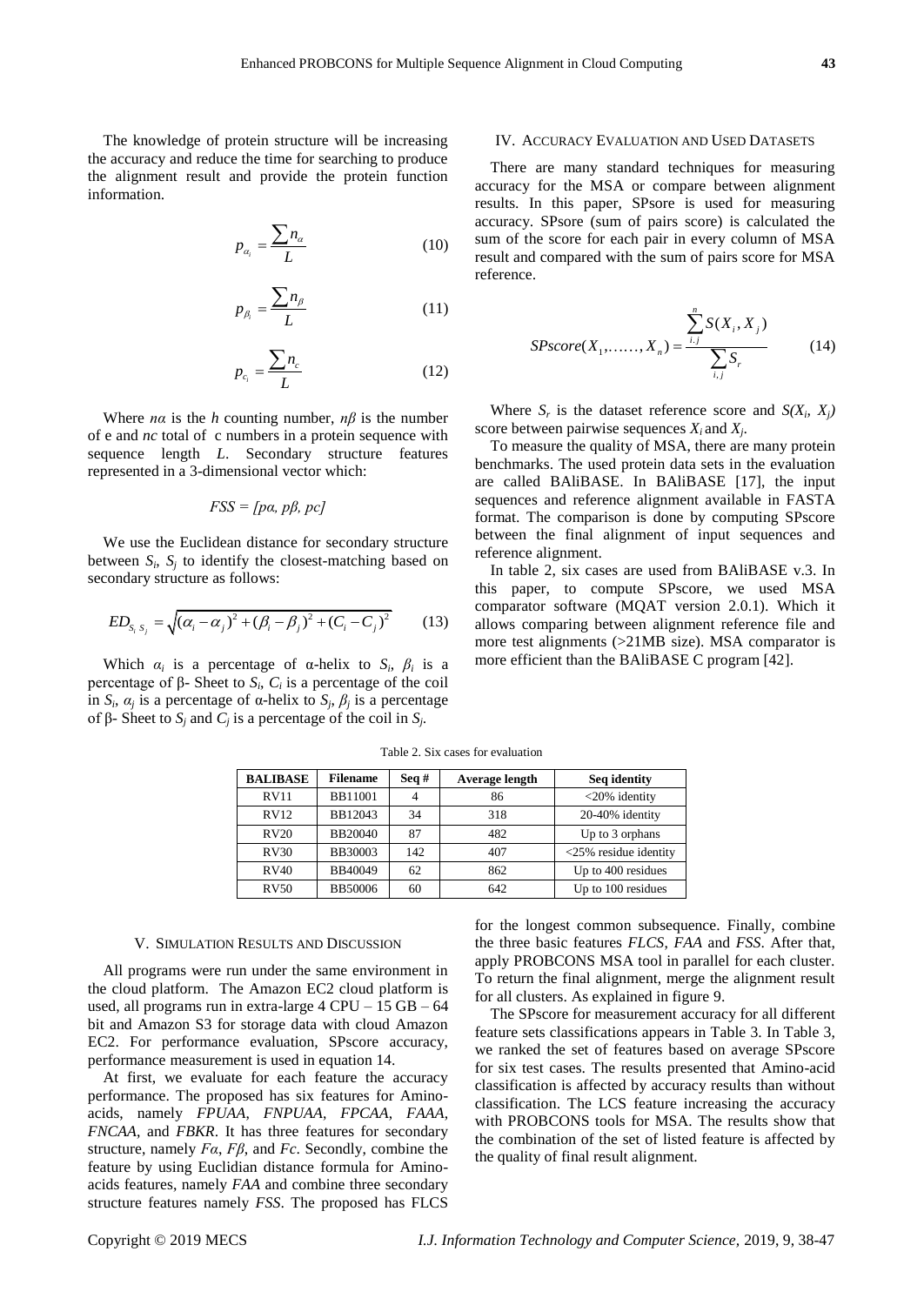

Fig.9. A general framework for E-PROBCONS for large scale dataset

The classification stage partitions the large set file into smaller subgroups to reduce time and we can use PROBCONS tool. PROBCONS has a big problem since the maximum sequence number is limited to 1000 protein sequences. The proposed solved PROBCONS limitation problem. It partitioned the large file into smaller files. The clusters of this file based on some features. As shown in table 3, figure 10 and figure 11,  $Fa$  achieves the highest accuracy, followed by the combination of all features. Finally, for execution time evaluation, we compare between PROBCONS and KALIGN without classification, *FLCS* with PROBCONS, *FSS* with PROBCONS, *FAA* with PROBCONS and combination between *FAA*, *FSS* and *FLCS* with PROBCONS as shown in figure 11. The proposed algorithm achieved the highest alignment accuracy. Feature classification

understands protein sequence, structure and function, and all these features affect accuracy strongly and reduce the running time of searching to produce the final alignment result.



Fig.10. Average SPscore result for PROBCONS with classification or without.



Fig.11. Average execution time for alignment of KALIGN without classification and PROBCONS with classification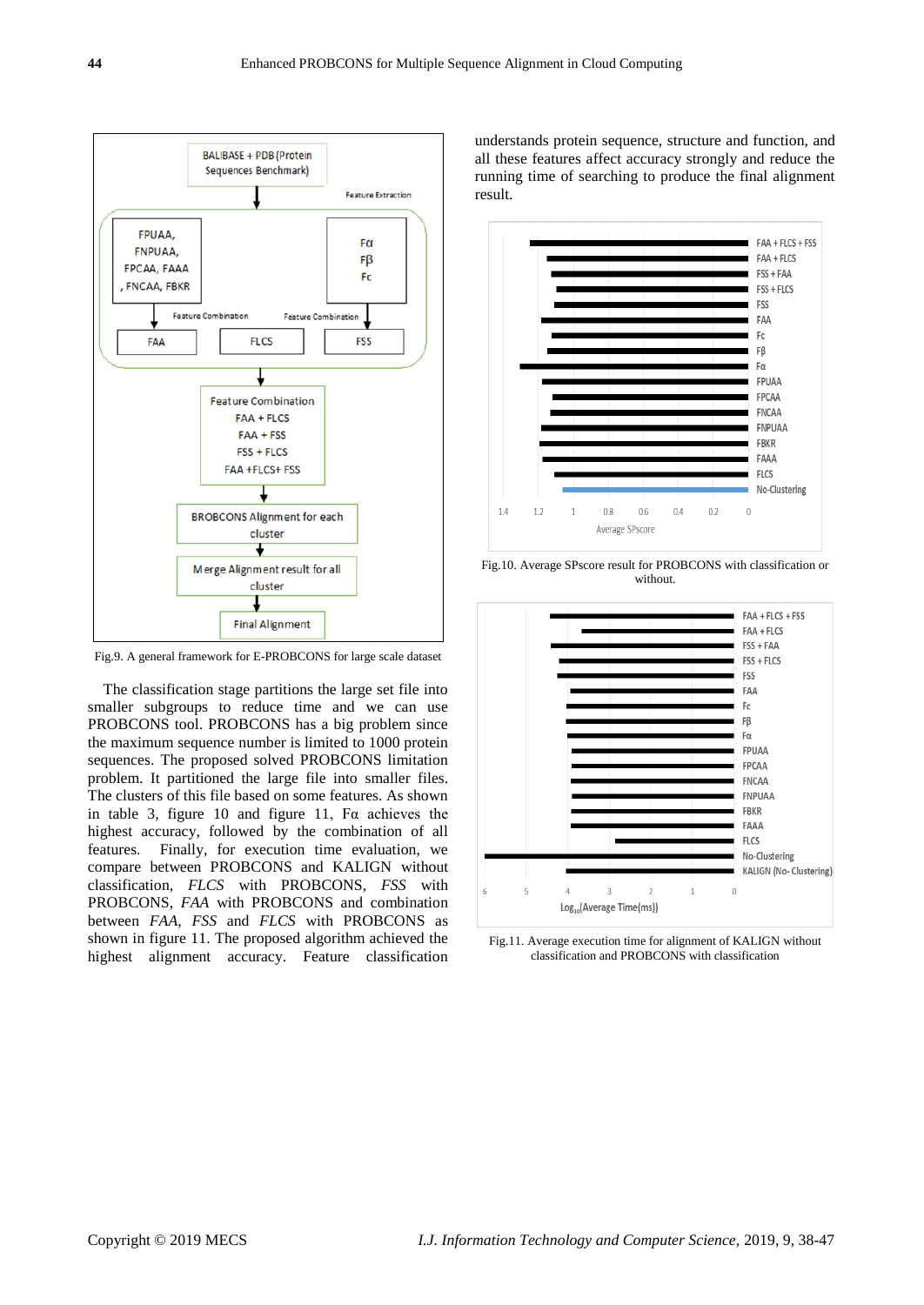| <b>BAliBASE Benchmark</b> |                  |                |                |                |                |                |                |                |
|---------------------------|------------------|----------------|----------------|----------------|----------------|----------------|----------------|----------------|
| <b>Clustering</b>         | <b>Alignment</b> | <b>BB11001</b> | <b>BB12043</b> | <b>BB20040</b> | <b>BB30003</b> | <b>BB40049</b> | <b>BB50006</b> | Rank           |
| -----                     | <b>KALIGN</b>    | 0.482          | 0.965          | 2.226          | 0.658          | 0.478          | 0.747          | $- - - -$      |
| ----                      | <b>PROBCONS</b>  | 0.542          | 1.063          | 2.362          | 0.848          | 0.656          | 0.903          | $- - - -$      |
| <b>FLCS</b>               | <b>PROBCONS</b>  | 0.723          | 1.082          | 2.368          | 0.888          | 0.672          | 0.931          | 11             |
| <b>FAAA</b>               | <b>PROBCONS</b>  | 1.084          | 1.072          | 2.332          | 0.97           | 0.707          | 0.902          | 6              |
| <b>FBKR</b>               | <b>PROBCONS</b>  | 1.084          | 1.138          | 2.373          | 0.942          | 0.735          | 0.892          | $\overline{2}$ |
| <b>FNPUAA</b>             | <b>PROBCONS</b>  | 1.084          | 1.087          | 2.356          | 0.961          | 0.67           | 0.942          | $\overline{4}$ |
| <b>FNCAA</b>              | <b>PROBCONS</b>  | 0.723          | 1.103          | 2.376          | 0.968          | 0.74           | 0.886          | 8              |
| <b>FPCAA</b>              | <b>PROBCONS</b>  | 0.723          | 1.103          | 2.356          | 0.93           | 0.719          | 0.894          | 10             |
| <b>FPUAA</b>              | <b>PROBCONS</b>  | 1.084          | 1.101          | 2.353          | 0.965          | 0.655          | 0.924          | 5              |
| Fα                        | <b>PROBCONS</b>  | 0.723          | 1.132          | 2.374          | 1.036          | 1.668          | 0.903          | $\mathbf{1}$   |
| Fβ                        | <b>PROBCONS</b>  | 0.723          | 1.205          | 2.359          | 0.93           | 0.672          | 0.903          | $\tau$         |
| Fc                        | <b>PROBCONS</b>  | 0.723          | 1.063          | 2.374          | 0.942          | 0.668          | 0.879          | 9              |
| <b>FAA</b>                | <b>PROBCONS</b>  | 1.084          | 1.142          | 2.366          | 0.955          | 0.665          | 0.89           | 3              |
| <b>FSS</b>                | <b>PROBCONS</b>  | 0.542          | 1.127          | 2.359          | 0.94           | 0.724          | 0.87           | 12             |
| $FSS + FLCS$              | <b>PROBCONS</b>  | 0.542          | 1.08           | 2.36           | 0.95           | 0.709          | 0.851          | ---            |
| $FSS + FAA$               | <b>PROBCONS</b>  | 0.723          | 1.176          | 2.359          | 0.848          | 0.722          | 0.933          | $---$          |
| $FAA +$<br><b>FLCS</b>    | <b>PROBCONS</b>  | 0.542          | 1.141          | 2.371          | 1.036          | 0.898          | 0.918          |                |
| $FAA +$<br>$FLCS + FSS$   | <b>PROBCONS</b>  | 1.446          | 1.083          | 2.355          | 1.036          | 0.677          | 0.903          |                |

Table. 3. The SPscore for accuracy based on different feature classification

#### VI. CONCLUSION

PROBCONS is a multiple protein sequence alignment (MPSA) tool that achieves the most expected accuracy, but it has a time-consuming problem. To solve this problem and enlarging the accuracy of the MPSA, cluster the large multiple protein sequences into structurally similar protein sequences. Then PROBCONS MPSA tool will be performed in parallel on the Amazon Elastic Cloud (EC2). The Cloud platform is used to reduce the execution time for PROBCONS tool. The maximum accuracy is based on the combination of the protein biological features and classification of the large-scale multiple protein sequences. In this paper, the proposed algorithm using some protein sequence features (LCS, Amino-acids, Secondary structure). The proposed approach is more suitable for large-scale data and shorter sequences. The highest alignment accuracy is achieved and reduce the execution time for producing the alignment result. Comparing with state-of-the-art algorithms (e.g., BROPCONS, and KALIGN), provided more than 50% improvement in terms of average SP score and comparable execution time. The proposed approaches are implemented on the cloud platform in order to improve the scalability with different protein datasets. In future work, we will develop a model using transmembrane classification and average chemical shift factors.

#### **REFERENCES**

- [1] Do CB, Katoh K, " Protein multiple sequence alignment methods" Mol Biol Clifton NJ2008, Vol. 484, pp. 379– 413, 2008.
- [2] M. a. Aniba, " Issues in bioinformatics benchmarking:

the case study of multiple sequence alignment" Nucleic Acids Res, Vol. 38, pp. 7353–7363, 2010.

- [3] Wallace IM, Blackshields G, Higgins DG., "Multiple sequence alignments" Current Opinion in Structural Biology, Vol. 15, no. 3, pp. 261-266, 2005.
- [4] S. B. Needleman and C. D. Wunsch." A general method Applicable to the Search for Similarities in the Amino Acid Sequence of Two Proteins". Journal of Molecular Biology, Vol. 48(3), pp. 443-453, 1970.
- [5] Peng Zhao, Tao Jiang." A heuristic algorithm for multiple sequence alignment based on blocks". Combinatorial Optimization, Vol. 5(1), pp. 95–115, Mar 2001.
- [6] Feng DF, Doolittle RF., "Progressive sequence alignment as a prerequisite to correct phylogenetic trees", Journal of Molecular Evolution, Vol. 4(25), pp. 351-360, 1987.
- [7] P.Zhao and Tao Jiang J, Hirosawa, M., Totoki, Y., Hoshida, M. and Ishikawa, M., "Comprehensive study on iterative algorithms of multiple sequence alignment", CABIOS, Vol. 11, pp. 13–18, 1995.
- [8] Chuong B. Do, Mahathi S.P. Mahabhashyam, Michael Brudno, and Serafim Batzoglou, "ProbCons: probabilistic consistency-based multiple sequence alignment", Genome Research, Vol. 2(15), pp. 330-340, 2005.
- [9] Stoye J, "Multiple sequence alignment with the divideand-conquer method", Gene 211, pp. GC45–GC56, 1998.
- [10] Stoye J, Moulton V, Dress AW, " DCA: an efficient implementation of the divide-and-conquer approach to simultaneous multiple sequence alignment", Comput. Appl. Biosci. Vol.13 (6), pp. 625-626, 1997.
- [11] Larkin MA, Blackshields G, Brown NP, Chenna R, McGettigan PA, McWilliam H, Valentin F, Wallace IM, Wilm A, Lopez R, Thompson JD, Gibson TJ, Higgins DG. "Clustal W and Clustal X version 2.0.", Bioinformatics, Vol. 23, pp. 2947-2948, 2007.
- [12] Sievers F, Higgins DG, "Clustal Omega for making accurate alignments of many protein sciences". Protein Sci. , Vol. 27, pp. 135-145, 2018.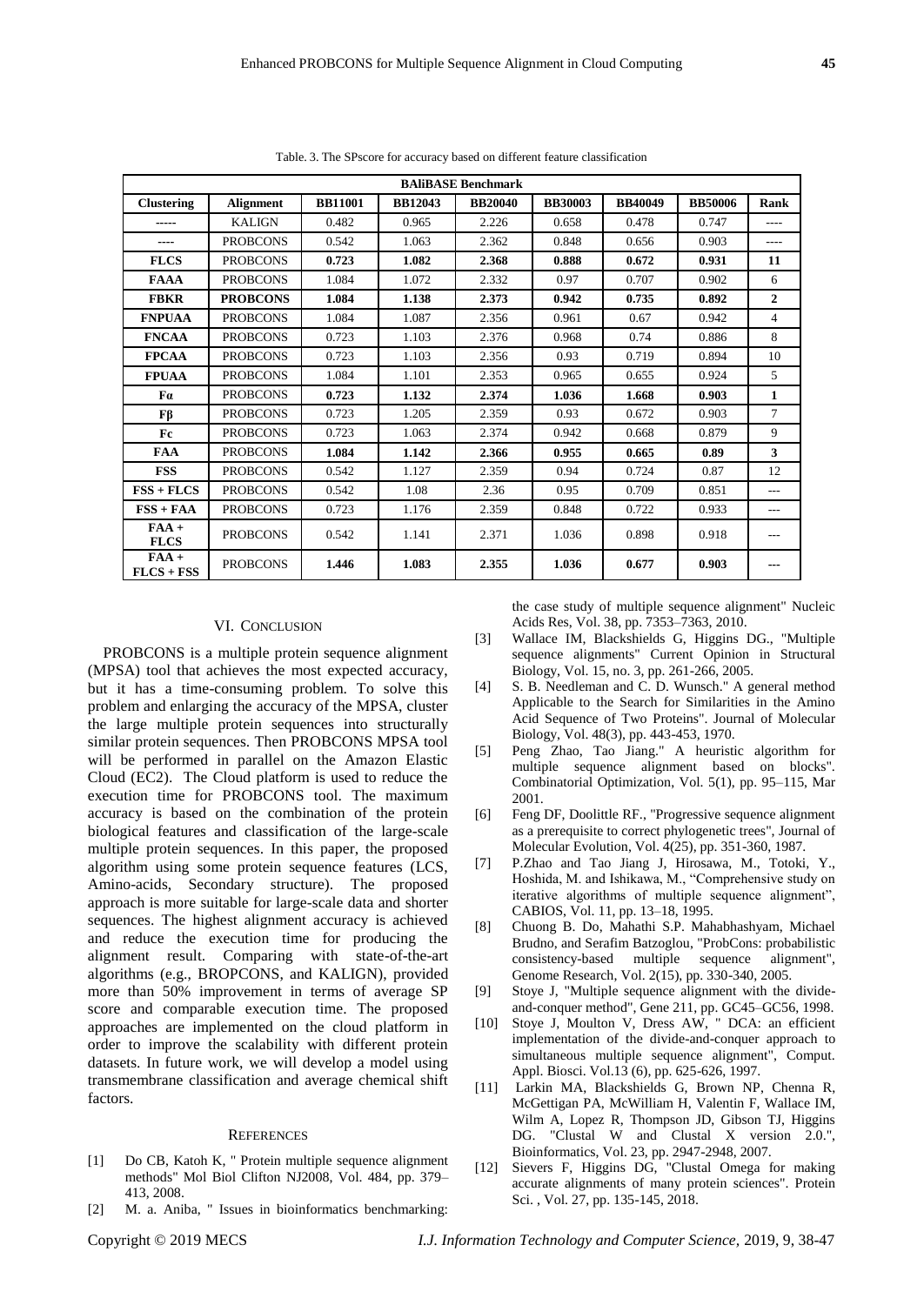- [13] Lassmann T, Sonnhammer EL., "Kalign—an accurate and fast multiple sequence alignment algorithm", BMC Bioinformatics, Vol. 6, pp. 298, 2005.
- [14] Lassmann T, Frings O, Sonnhammer EL." Kalign2: highperformance multiple alignments of protein and nucleotide sequences allowing external features". Nucleic Acids Res, Vol.37, pp. 858–865, 2009.
- [15] Katoh K, Standley DM, "MAFFT multiple sequence alignment software version 7: improvements in performance and usability", Molecular Biology and Evolution, Vol. 4(30), pp. 772–780, 2013
- [16] Edgar RC, "MUSCLE: a multiple sequence alignment methods with reduced time and space complexity", BMC Bioinformatics, Vol. 5, pp. 113-131, 2004.
- [17] Thompson JD, Koehl P, Ripp R, Poch O., "BAliBASE 3.0: latest developments of the multiple sequence alignment benchmark", Proteins, Vol. 1(61), pp. 36-127, 2005.
- [18] Jiang, Q., Jin, X., Lee, S.-J., & Yao, S. "Protein secondary structure prediction: A survey of the state of the art". Journal of Molecular Graphics and Modelling, Vol. 76, pp. 379–402, 2017.
- [19] D.T. Jones, "Protein secondary structure prediction based on position-specific scoring matrices", J. Mol. Biol. Vol. 292, pp. 195–202, 1992.
- [20]  $Z.-H., Zhou, M., Luo, X., \&; Li, S. "Highly Efficient"$ Framework for Predicting Interactions between Proteins". IEEE Transactions on Cybernetics, Vol 47(3), pp. 731– 743, 2017.
- [21] H. Nakashima, K. Nishikawa, and T. Ooi, "The folding type of a protein are relevant to the amino acid composition," J. Biochem., Vol. 99(1), pp. 153-162, 1986.
- [22] Bergroth, L., Hakonen, H. and Raita, T. "A Survey of Longest Common Subsequence Algorithms". SPIRE (IEEE Computer Society), pp. 39–48, 2000.
- [23] Daugelaite, J., O' Driscoll, A., & Sleator, R. D. (2013)." An Overview of Multiple Sequence Alignments and Cloud Computing in Bioinformatics". ISRN Biomathematics, pp. 1–14, 2013.
- [24] Zhu X, Li K, Salah A." A data parallel strategy for aligning multiple biological sequences on multi-core computers". Computers in Biology and Mediciene, Vol. 43(4), pp. 350-361, 2013.
- [25] Charu Sharma and A.K.Vyas "Parallel Approaches in Multiple Sequence Alignments". International Journal of Advanced Research in Computer Science and Software Engineering, Vol. 4(2), 2014.
- [26] Diana H.P.Low, BharadwajVeeravalli, David A.Bader, "On the Design of High-Performance Algorithms for Aligning Multiple Protein Sequences on Mesh-Based Multiprocessor Architectures'' Journal of Parallel and Distributed Computing, no. 67(9), pp. 1007-1017, 2007.
- [27] Chaichoompu K, Kittitornkun S, and Tongsima S. "MT-ClustalW: multithreading multiple sequence alignment"; Proceedings 20th IEEE International Parallel & Distributed Processing Symposium. IEEE Computer Society Press; pp. 280, 2006.
- [28] Kuo-Bin Li. "ClustalW-MPI: ClustalW analysis using distributed and parallel computing". Bioinformatics. ; Vol.19, pp.1585–1586, 2003.
- [29] Quan Zou, Qinghua Hu, Maozu Guo, Guohua Wang. "HAlign: Fast Multiple Similar DNA/RNA Sequence Alignment Based on the Centre Star Strategy". Bioinformatics, Vol. 31(15), pp. 2475-2481, 2015.
- [30] Shixiang Wan, Quan Zou. "HAlign-II: efficient ultralarge multiple sequence alignment and phylogenetic tree reconstruction with distributed and parallel computing". Algorithms for Molecular Biology, pp. 12-25, 2017.
- [31] Blazewicz, J., Frohmberg, W., Kierzynka, M., Wojciechowski, P. "G-MSA - A GPU-based, fast and accurate algorithm for multiple sequence alignment ". Journal of Parallel and Distributed Computing, Vol. 73(1), pp. 32–41, 2013.
- [32] Xi Chen, Chen Wang, Shanjiang Tang, Ce Yu, Quan Zou. "CMSA: A heterogeneous CPU/GPU computing system for multiple similar RNA/DNA sequence alignment". BMC Bioinformatics, Vol. 18, pp. 315, 2017.
- [33] Kleinjung J, Douglas N, Heringa J. "Parallelized multiple alignments". Bioinformatics, Vol.18, pp. 1270– 127, 2002.
- [34] Eman M. Mohamed, Hamdy M. Mousa, Arabi E. Keshk, ―comparative analysis of multiple sequence alignment tools", MECS, Vol. 10(8), pp. 24-30, 2018.
- [35] Xing, Z., Pei, J., & Keogh, E." A brief survey on sequence classification". ACM SIGKDD Explorations Newsletter, Vol. 12(1), pp. 40, 2010.
- [36] Y. Altun, I. Tsochantaridis, and T. Hofmann. "Hidden Markov support vector machines". ICML '03, the Twentieth International Conference on Machine Learning, pp. 3 -10, 2003.
- [37] Paolo Di Tommaso, Miquel Orobitg, Fernando Guirado, Fernado Cores, Toni Espinosa, Cedric Notredame, Cloud-Coffee: implementation of a parallel consistencybased multiple alignment algorithm in the T-Coffee package and its benchmarking on the Amazon Elastic-Cloud.," Bioinformatics, Vol. 15(26), pp. 1903-1904, 2010.
- [38] S.P. Mielke, V.V. Krishnan, "Protein structural class identification directly from NMR spectra using averaged chemical shifts", Bioinformatics. Vol. 19, pp. 2054– 2064, 2003.
- [39] J. Kähärä and H. Lähdesmäki, "Evaluating a linear k-mer model for protein–DNA interactions using highthroughput SELEX data," BMC Bioinformat., vol. 14(10), pp. S2, 2013.
- [40] Sen TZ, Jernigan RL, Garnier J, Kloczkowski A. "GOR V server for protein secondary structure prediction". Bioinformatics. Vol. 21(11), pp. 2787–2788, 2005.
- [41] Kabsch W, Sander C. "A dictionary of secondary structure." Biopolymers; Vol. 22, pp. 2577–2637, 1983.
- [42] Pervez MT, Babar ME, Nadeem A, et al. "IVisTMSA: Interactive Visual Tools for Multiple Sequence Alignments". Evol Bioinform Online. Vol. 11, pp.35–42, 2015.

## **Authors' Profiles**



**Eman M. Mohamed** is a Ph.D. student at Menoufia University Faculty of Computers and Information, Egypt. She received his BSc. and MSc. in Computer Science from Menoufia University, Faculty of Computers and Information in 2008 and 2012. Her research interest includes Cloud Computing,

Big Data, Bioinformatics, Data Privacy, and Security.